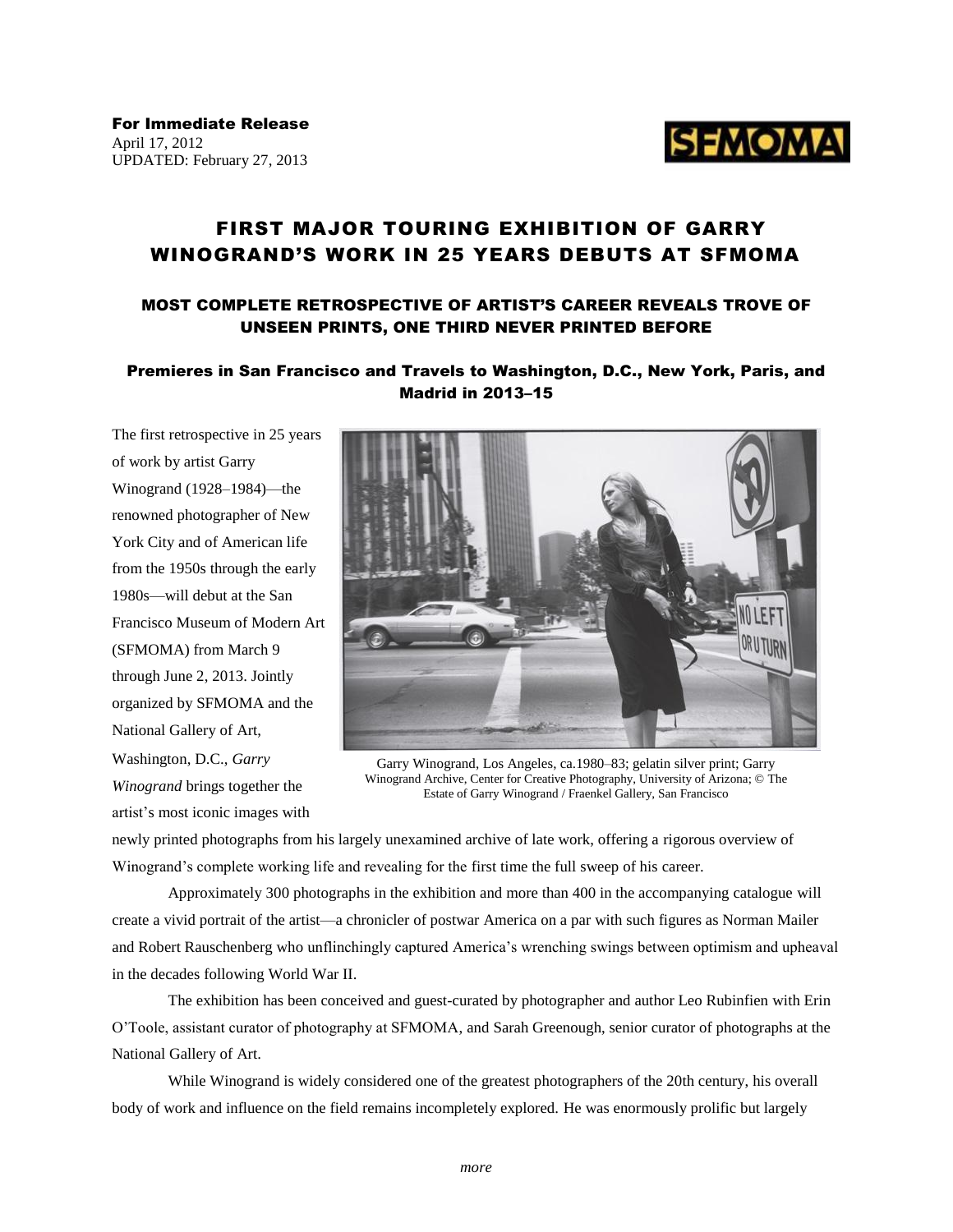postponed the editing and printing of his work. Dying suddenly at the age of 56, he left behind approximately 6,500 rolls of film (some 250,000 images) that he had never seen, as well as proof sheets from his earlier years that he had marked but never printed. Roughly half of the photographs in the exhibition have never been exhibited or published until now; over 100 have never before been printed.

"There exists in photography no other body of work of comparable size or quality that is so editorially unresolved," says Rubinfien, who was among the youngest of Winogrand's circle of friends in the 1970s. "This exhibition represents the first effort to comprehensively examine Winogrand's unfinished work. It also aims to turn the presentation of his work away from topical editing and toward a freer organization that is faithful to his art's essential spirit, thus enabling a new understanding of his oeuvre, even for those who think they know him."

The exhibition is divided into three parts, each covering a broad variety of subjects found in Winogrand's art. "Down from the Bronx" presents photographs taken for the most part in New York from his start in 1950 until 1971; "A Student of America" looks at work made in the same period during journeys outside New York; and "Boom and Bust" addresses Winogrand's late period—from when he moved away from New York in 1971 until his death in 1984—with photographs from Texas and Southern California, as well as Chicago, Washington, Miami, and other locations. This third section also includes a small number of photographs Winogrand made on trips back to Manhattan, which express a sense of desolation unprecedented in his earlier work.

Winogrand was known as great talker with a flamboyant, forceful personality, and what he said accompanying his slide shows and lectures was often imaginative and very funny. A number of videos edited for presentation in the exhibition will allow visitors to experience the living Winogrand as audiences have rarely been able to do for 30-odd years. A short selection from Winogrand's experimental 8mm footage taken in the late 1960s will also be on view.

After premiering at SFMOMA in spring 2013 *Garry Winogrand* will travel to the **National Gallery of Art**, Washington, D.C. (March 2 through June 8, 2014); The **Metropolitan Museum of Art**, New York (June 27 through September 21, 2014); the **Jeu de Paume, Paris** (October 14, 2014 through January 25, 2015); and the **Fundacion MAPFRE, Madrid** (March 3, through May 10, 2015).

### An Epic Chronicler of Postwar America

Born in the Bronx, Winogrand did much of his best-known work in Manhattan during the 1960s, and in both the content of his photographs and his artistic style he became one of the principal voices of that eruptive decade—so much so that influential Museum of Modern Art curator John Szarkowski anointed him "the central photographer of his generation."

Known primarily as a street photographer, Winogrand, who is often associated with famed contemporaries Diane Arbus and Lee Friedlander, photographed with dazzling energy and incessant appetite, exposing some 20,000 rolls of film in his short lifetime. He photographed business moguls, everyday women on the street, famous actors and athletes, hippies, rodeos, politicians, soldiers, animals in zoos, car culture, airports, and antiwar demonstrators and the construction workers who beat them bloody in view of the unmoved police. Daily life in postwar America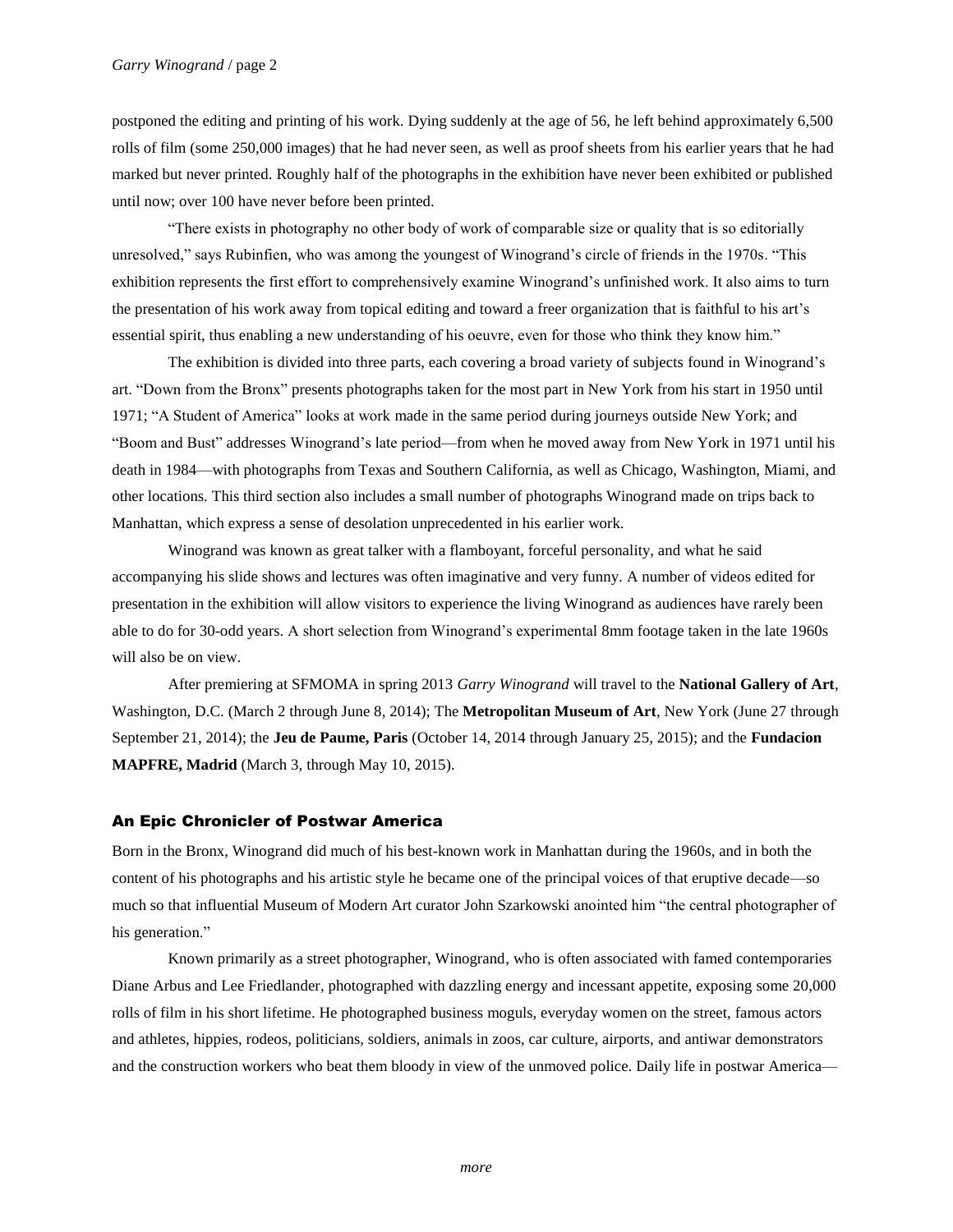rich with new possibility and yet equally anxious, threatening to spin out of control—seemed to unfold for him in a continuous stream.

Yet if Winogrand was one of New York City's prime photographers, he was also an avid traveler who roamed widely around the United States, bringing exquisite work out of locations that included Los Angeles, San Francisco, Ohio, Dallas, Houston, Chicago, Colorado, and the open country of the Southwest. "You could say that I am a student of photography," he said, "and I am; but really I'm a student of America." Winogrand's expansive visual catalogue of the nation's evolving social scene has led to comparisons to Walt Whitman, who also unspooled the world in endless lists of people, places, and things.

Winogrand's pictures often bulge with twenty or thirty figures, and are fascinating both for their dramatic foregrounds and the sub-events at their edges. Even when crowded with people or at their most lighthearted—he was fond of visual puns and was drawn to the absurd—his pictures can convey a feeling of human isolation, hinting at something darker beneath the veneer of the American dream. Early on, some critics considered his pictures formally "shapeless" and "random," but admirers and critics later found a unique poetry in his tilted horizons and his love of the haphazard.

"Winogrand was an artistic descendant of Walker Evans and Robert Frank, but differed sharply from them," says Rubinfien. "He admired Frank's *The Americans,* but felt the work missed the main story of its time, which in his mind was the emergence of suburban prosperity and isolation. The hope and buoyancy of middle-class life in postwar America is half of the emotional heart of Winogrand's work. The other half is a sense of undoing. The tension between these qualities gives his work its distinct character."

After serving in the military as a weather forecaster, Winogrand first began working as a photographer while studying painting on the G.I. Bill at Columbia University (1948–51). During that time, he also studied briefly with Alexey Brodovitch at the New School for Social Research. While pursuing his personal work, he began supplying commercial photographs to a number of general-interest magazines such as *Life*, *Look*, *Sports Illustrated*, *Collier's,* and *Pageant*, which were then at the height of their power and reach. His career was further shaped by the decline of those magazines and the rise of a new culture of photography centered in the art world.

"Winogrand worked at a moment when the boundaries between journalistic and artistic photography were less certain than they had ever been, yet it was also a time when the most advanced photographers were consciously abandoning journalistic values," says Greenough. "The social landscape he photographed—the dislocation of urban life, the rise of the suburb with its growing alienation, the skepticism of youth, and the collusion of the press and the powerful—was of concern to many Americans. Yet Winogrand rarely pursued an obvious means to explicate these ideas, preferring poetic evocation over intelligible journalism."

Winogrand went on to exhibit widely at prominent museums and achieved renown in his lifetime. Yet despite this recognition, he is perhaps the most inadequately understood of all his contemporaries.

### "Unfinished" Late Work Thoroughly Investigated for the First Time

The act of taking pictures was far more fulfilling to Winogrand than making prints or editing for books and exhibitions—he often allowed others to perform these tasks for him. Near the end of his life, he spoke of reviewing and reediting all of his photographs, but never had a chance to oversee the shaping of his legacy, or even to review much of the output of his later years. Because of his working methods and his lack of interest in developing his film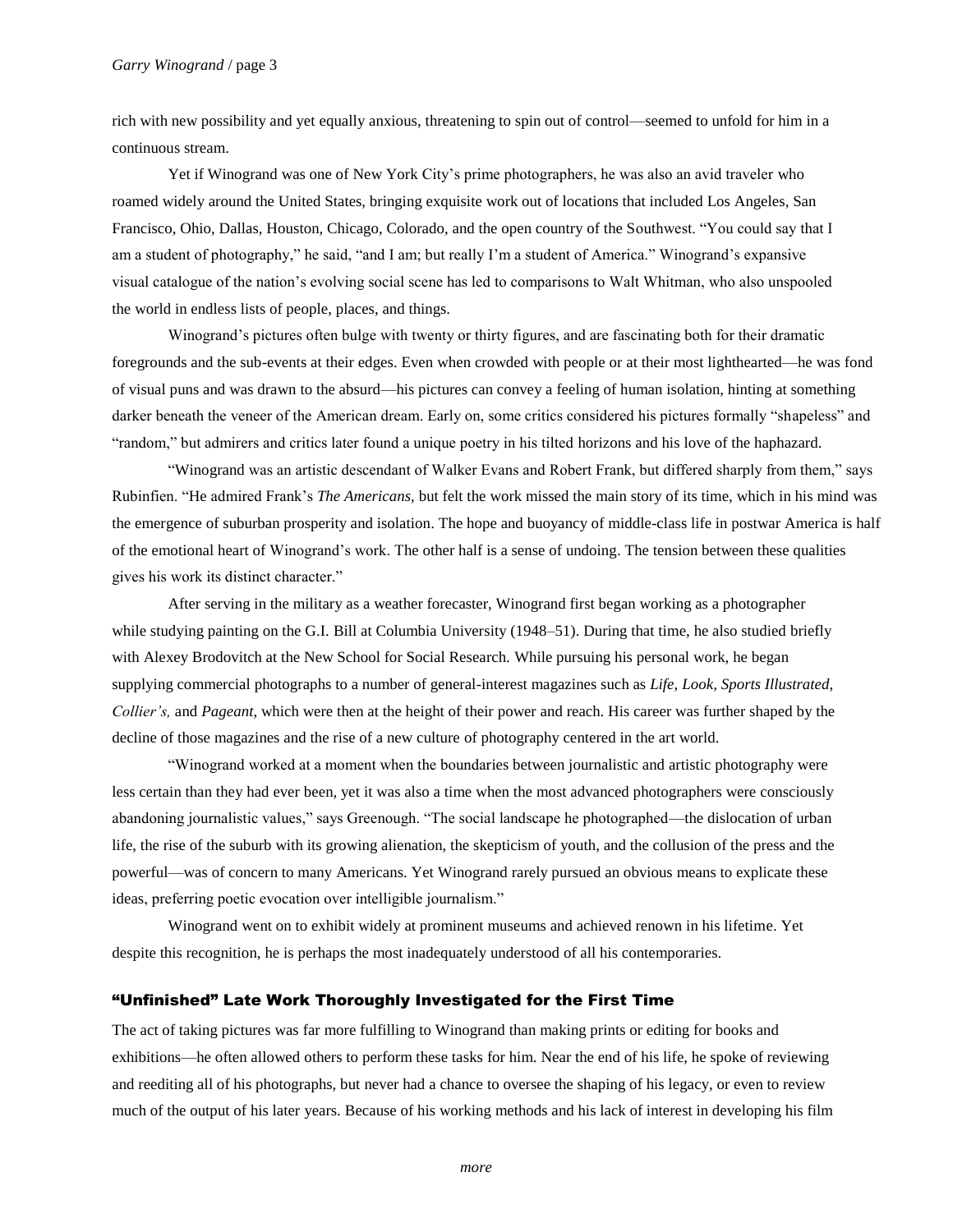toward the end of his life, he left behind more than 2,500 rolls of exposed but undeveloped film, an additional 4,100 rolls that he had processed but never seen—an estimated total of 250,000 images that have remained virtually unknown.

Furthermore, Winogrand published just five modest books during his lifetime—*The Animals* (1969), *Women Are Beautiful* (1975), *Garry Winogrand* (1976), *Public Relations* (1977), and *Stock Photographs* (1980) that represent only a fraction of his work and are mainly confined to narrow topical frames that don't suggest the full scope of his importance.

"One reason that Winogrand is only now receiving the full retrospective treatment already devoted to peers of his era, including Diane Arbus, Lee Friedlander, and Robert Frank, is that any truly comprehensive consideration of his life's work requires contending with the practical and ethical issues surrounding the vast archive he left behind," says O'Toole. "In the absence of explicit instructions from him regarding how he wanted his work to be handled after he was gone, its posthumous treatment has been the subject of ongoing debate and raises provocative questions about the creative process and its relationship to issues specific to the medium."

"Some argue that what was left behind should be left alone, and that no one should intrude upon the intentions of an artist," adds Rubinfien. "But the quantity of Winogrand's output, the incompleteness with which he reviewed it, and the suddenness of his death create a special case in which the true scope of an eminent photographer's work cannot be known without the intervention of an editor."

Now housed at the Center for Creative Photography of the University of Arizona, Tucson, Winogrand's "unfinished" work was initially organized in the years just after his death by several colleagues and friends in preparation for the artist's first major museum retrospective, held at the Museum of Modern Art, New York (MoMA) in 1988. Exhibition curator John Szarkowski felt the quality of Winogrand's work had significantly deteriorated in the last 15 years of his life, and included only a small group of pictures from the mysterious late work in MoMA exhibition.

Nearly 30 years have elapsed since the last attempt to grapple with the complete arc of Winogrand's career. Benefiting from new curatorial research undertaken for this project, the current exhibition will provide a longawaited reevaluation of his accomplishments. As one of the first museums to recognize photography as a legitimate art form, SFMOMA has collaborated with the National Gallery of Art—who, like SFMOMA, is known for its photography scholarship— in a multi-year endeavor to spearhead the presentation of this important exhibition and publication.

#### An Art-Historical Contribution

The exhibition catalogue *Garry Winogrand* (448 pages; \$85 hardcover; \$50 softcover)—published by SFMOMA in association with Yale University Press—will serve as the most comprehensive volume on Winogrand to date and the only compendium of the artist's work. Five new essays and nearly 400 plates trace the artist's working methods, major themes, and create a collective portrait of Winogrand.

**Leo Rubinfien** provides an extensive overview of Winogrand's life and career. **Erin O'Toole**, assistant curator of photography at SFMOMA, considers the Winogrand archive at the Center for Creative Photography and matters relating to the ethics of posthumous printing of the artist's work; she also writes introductions to each of the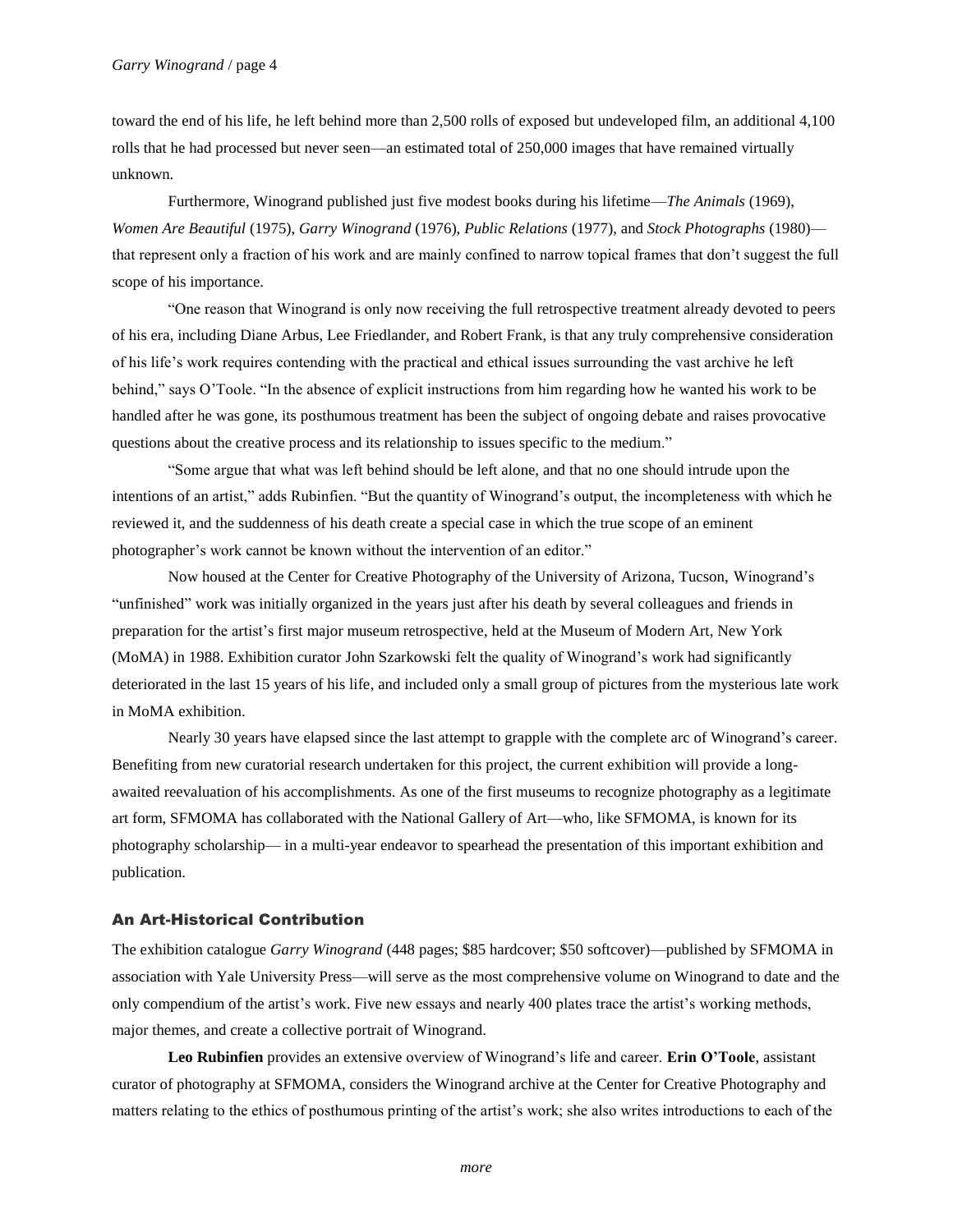three main plate sections. **Sarah Greenough**, senior curator of photographs at the National Gallery of Art, considers the magazine culture that gave birth to Winogrand's early work and the emergence of the museum context that fostered his ideas in the 1960s. **Sandra S. Phillips,** senior curator of photography at SFMOMA, writes about Winogrand's relevance for contemporary photography. **Tod Papageorge,** professor of art at Yale University and Winogrand's intimate friend, protégé, and sometime editor, writes of his early years in New York when he met Winogrand and became one of his closest friends. And **Susan Kismaric**, former curator in the Department of Photography at the Museum of Modern Art, New York, offers a selected bibliography, full chronology, and annotated checklist that enables the reader to tell who among Winogrand's various editors has been responsible for the selection of any photograph, and when.

## Related Public Programs

**ARTIST TALK "Too Much is Enough": A Talk on Garry Winogrand Tod Papageorge, photographer** Thursday, March 7 at 7:00 p.m. Phyllis Wattis Theater, SFMOMA

Tod Papageorge began to photograph in 1962, during his last semester as a student in literature at the University of New Hampshire. By 1966 he had moved to New York City and been accepted into a small circle of photographer/artists, including Garry Winogrand, who were engaged in transforming the then-dominant documentary "style" of journalistic photography into a vigorous, poetic form. Papageorge's work is the subject of several monographs, and a selection of his writings on photography, *Core Curriculum* — which includes his seminal essay on Winogrand, "Public Relations: The Photographs of Garry Winogrand" — was published in 2011. He has been the Walker Evans Professor of Photography at the Yale School of Art since 1979. This event will be free and open to the public. Seating is first come, first served and tickets will be available for pickup on the day of the event at the Phyllis Wattis Theater entrance beginning at 5:00 p.m.

## **CURATOR TALK Garry Winogrand in a New Light Erin O'Toole, assistant curator of photography, SFMOMA** Tuesday, April 2 at 12 p.m. Phyllis Wattis Theater, SFMOMA

Widely considered one of the greatest photographers of the 20th century, Garry Winogrand became one of the principal voices of the eruptive 1960s, managing to capture the wide-ranging mood of America at that time — both hopeful after World War II and full of anxiety about the future — and he continued to produce extraordinary photographs of American life until his death in 1984. Despite his stature and influence, Winogrand's oeuvre has been vastly underresearched and underexplored. *Garry Winogrand* is the first major touring exhibition dedicated to his work in 25 years. The museum and program admission will be free.

*Garry Winogrand* is co-organized by the San Francisco Museum of Modern Art and the National Gallery of Art, Washington. Leadership support for the presentation at SFMOMA is provided by Randi and Bob Fisher. The international tour of the exhibition is sponsored by the Terra Foundation for American Art. Major support for the presentation at SFMOMA is provided by The Henry Luce Foundation, the National Endowment for the Arts, and The Bernard Osher Foundation. Generous support is provided by Linda and Jon Gruber. Additional support is provided by The Black Dog Private Foundation, the George Frederick Jewett Foundation, the Robert Mapplethorpe Foundation, and Kate and Wes Mitchell.